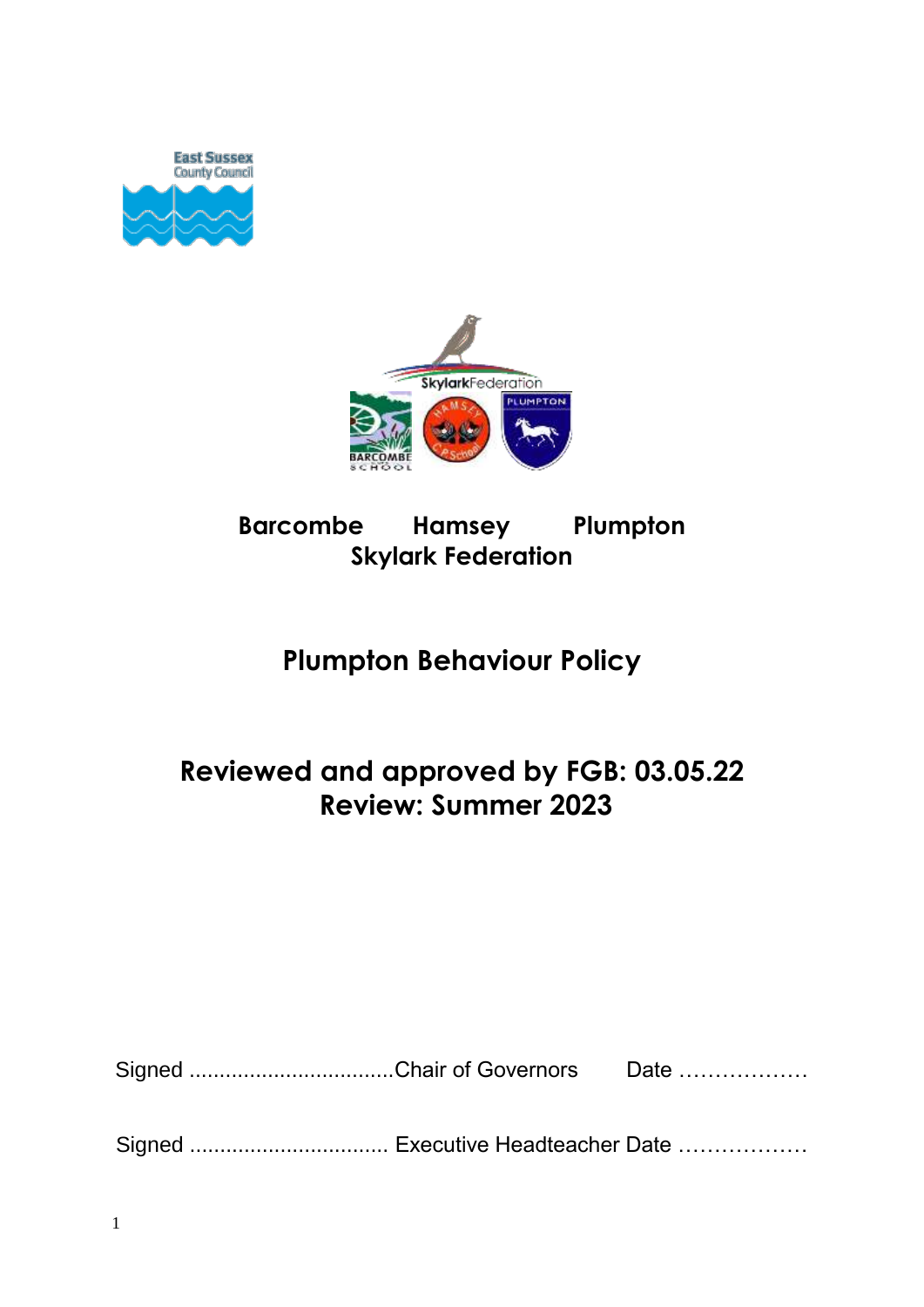## **Plumpton Primary School-Behaviour Policy 2022**

## **What are our expectations of good behaviour?**

We expect good standards of behaviour and by this we refer to children who are: considerate; consistent; thoughtful; polite; respectful to **all** staff; good listeners who do not interrupt; conscientious; give maximum effort and stay on task; have pride in their work and their appearance; persevere; know how to share; walk through the school quietly and carefully; look after their belongings and those of others and of the school; set a good example for younger children; are ready to learn; do not distract others; respond to instructions appropriately; take part in school life enthusiastically.

Zones of regulation are used to help the children recognise their own emotional state and how that impacts on their behaviour and readiness to learn. Through this, children are given strategies to help regulate themselves so they are in 'green' zone, ready to learn.

## **What do we mean by poor behaviour?**

When children: interrupt or call out; are rude to adults or other children; swear; distract others; act selfishly; show attention-seeking behaviour; have inappropriate physical contact ranging from the minor (for example, poking, nudging etc.) to the major (for example, punching, kicking etc.); tell tales as a means of undermining others; show meanness (for example, ostracising others, whispering campaigns, 'winding up' etc.); give verbal abuse/bad language; challenge adults; display a negative attitude to work or to school life; misuse internet applications; send inappropriate texts or make offensive telephone calls; show racist behaviour or other forms of intolerance.

## **How do we lead by example?**

All teaching and support staff at Plumpton Primary School aim to foster good behaviour by providing good role models. To this end we recognise and reward good behaviour. We address the children by their names wherever possible, and we use PSHE lessons to discuss and promote strong, positive values and relationships and to develop self-awareness and self-discipline. We encourage the children to move around the school in a calm and orderly way. We seek to use calm, professional and positive language in all of our dealings with children. We seek to follow this policy consistently and fairly at all times.

## **What is the role of the home/school partnership?**

As a school we encourage staff and parents/carers to work together to encourage all children at Plumpton Primary School to be happy and wellbehaved. Where appropriate, we involve and consult with parents/carers in discussions over their children's behaviour in school. We encourage parents/carers to let us know of any factors at home that might have an impact on a child's behaviour at school (for example, separation of parents, bereavement, house move, redundancy or financial pressure). We encourage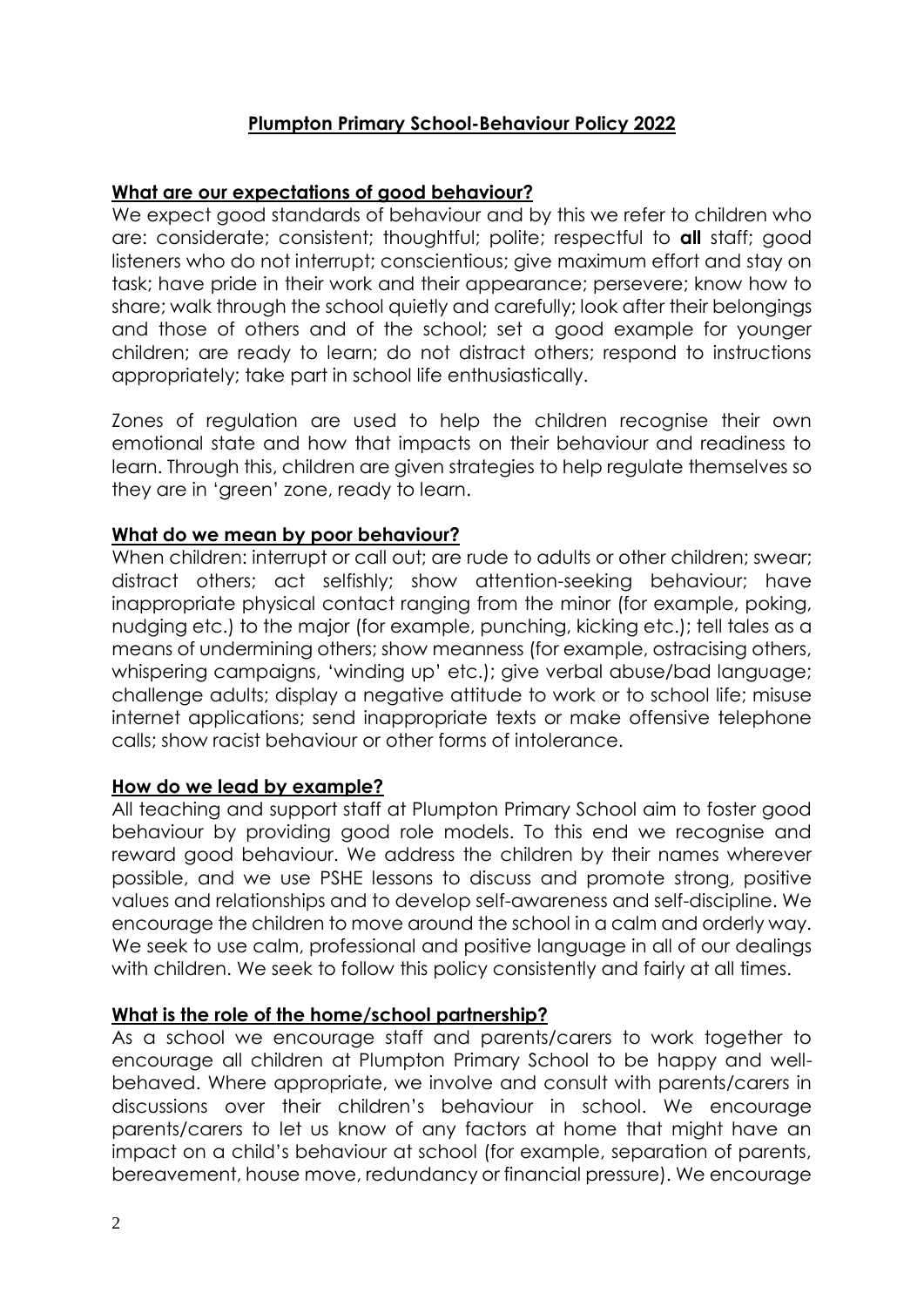parents/carers to be aware of safe and reasonable internet and mobile phone practices, for example by ensuring that children do not engage in texting or 'social networking' unless they are of the requisite age and have the maturity to use the technology responsibly.

# **What should parents/carers do if they have concerns about behaviour issues?**

As with all aspects of the children's education and welfare at school, parents/carers who are concerned about any aspect of behaviour (from their children or others) are encouraged to follow these guidelines:

- Speak to the Class Teacher as soon as they are aware of the problem. Class Teachers are usually available at the end of the school day but appointments can be made at other times (through the School Office). In most cases, the Class Teacher will be able to resolve the matter.
- If the Class Teacher is not able to resolve the matter, the parent/carer should refer to the Executive Head Teacher or the Head of School who will review the matter and seek to resolve it at the earliest opportunity.
- If the parent/carer is still dissatisfied a complaint can be made in writing and should be addressed to the Chair of Governors and delivered to the School Office.

Parents/carers are requested, respectfully, not to air grievances in other ways such as the informal discussion of issues at the school gate or through social networking sites or the circulation of texts, particularly when this might involve criticism (directly or indirectly) of named children, school staff or other parents/carers. Every member of our school community is entitled to have issues concerning them or complaints about them dealt with fairly and through the provided procedures.

Our Behaviour Policy is based on positive rewards given for following our Plumpton 5. Our Plumpton 5 are:

- Be gentle, kind, helpful and friendly
- Look after our own and others' belongings
- Always tell the truth
- Always word hard and try your best
- Always respect yourself and others

Rewards for following the Plumpton 5:

# **House Points**

House Points can be given by **any adult** to a child when they make a special effort. Two or three points may be given at one time if the work or behaviour is particularly outstanding.

House points are added up weekly and the total for each of our four houses (and the grand total) is announced in assembly every Friday.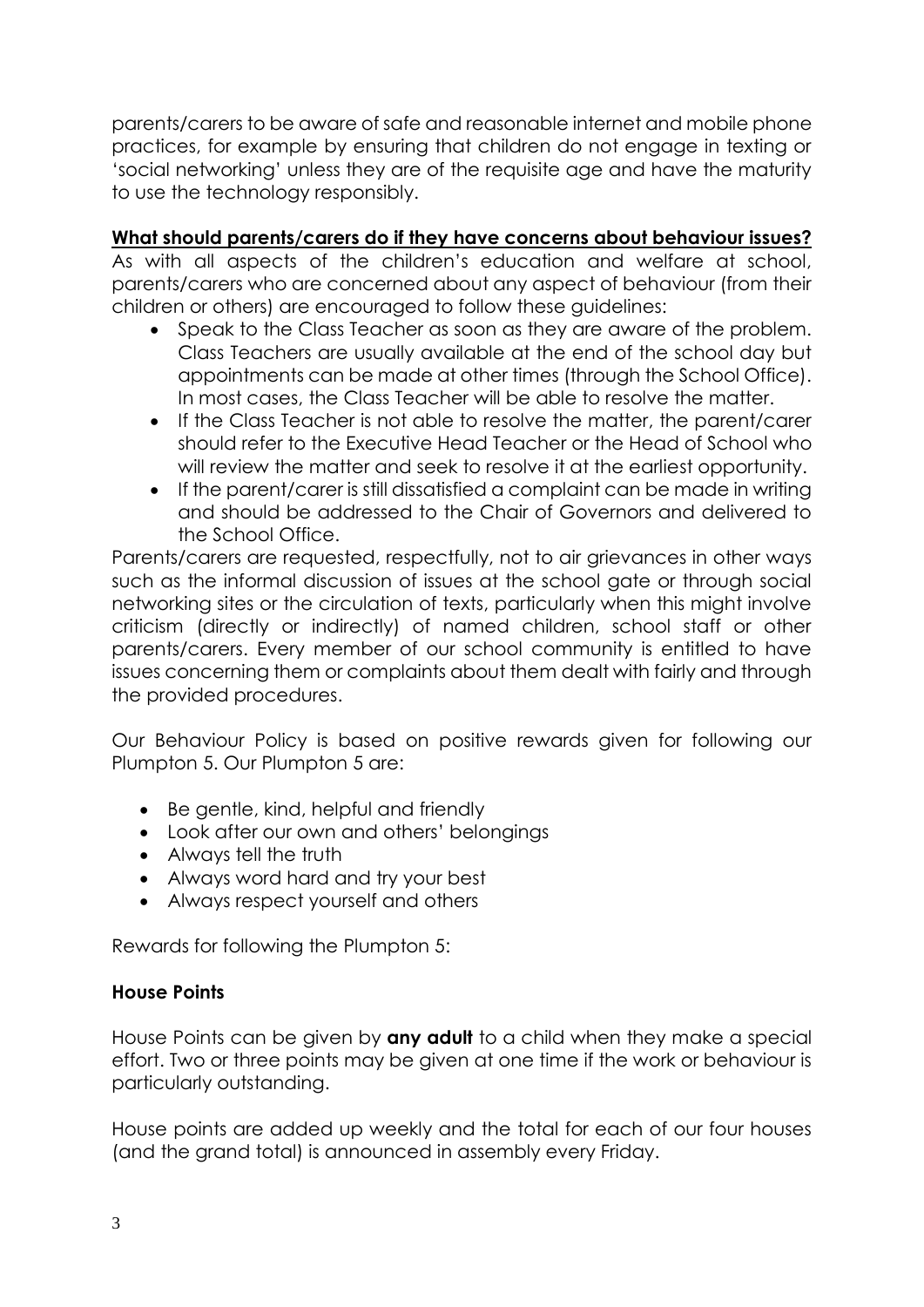Periodically, we champion children who have accumulated a large number of house points over the course of the year by awarding them with Bronze, Silver, Gold and Platinum awards.

### **Class Rewards**

All classes have their own additional reward system in which effort and achievement can be recognised by the award of a token such as a marble in a jar. The children work towards an agreed class reward such as a DVD screening or a party at the end of term.

## **Special Work**

Pupils are encouraged to be sent to a member of the SLT for praise and celebration of outstanding work or achievements. Their achievements are celebrated, and they are given a special sticker (especially in KS1).

### **Friday Assembly**

Every Friday a Celebration Assembly is held. Each Class Teacher awards certificates for excellent work or effort to children from their class.

### **Classroom Sanctions**

Each class has a three-step behaviour system based on the three clouds or colours (the latter in KS2). All children start on the sun and can be moved to the cloud as a warning for not following their class code and the school's Golden Rules. If this warning is not heeded they can then be moved to the thunder cloud. Children can move back to the cloud or the sun by following the rules. If the final sanction proves to be unsuccessful then the child will have to make up lost learning time at the next playtime or lunchtime session. Lost learning may be made up during a detention time at the end of the school day; parents /carers will need to be informed re this. In exceptional circumstances, a child may need an individual package of support to improve their behaviour. The Class Teacher will work with the Senior Leadership Team and ESBAS (as appropriate) in order to provide this. Every session is a fresh start.

#### **Playground Rewards and Sanctions**

#### **Rewards**

Playtime supervisors give out praise to pupils on the playground who are:

- Playing nicely with friends
- Being helpful
- Helping younger children
- Showing respect to an adult
- Being honest
- Controlling their temper
- Looking after resources and equipment; playing safely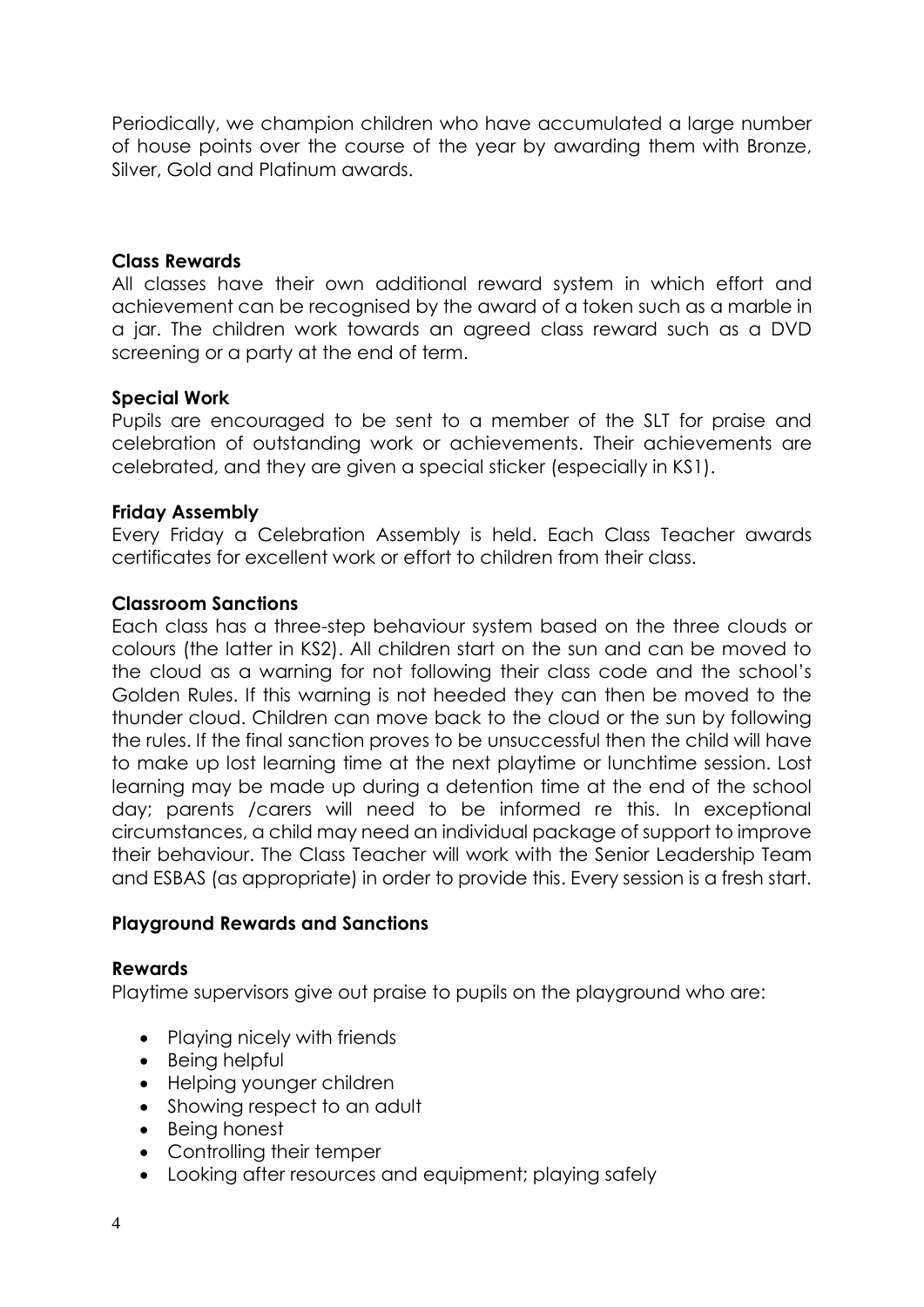- Being a good role model
- Other positive behaviour

## **Sanctions**

Sanctions may be given for undesirable playground behavior **by all members of staff**. This behaviour may include:

- Continuous low level disruption (shouting, disturbing others)
- Ignoring instructions
- Violence to other children
- Poor language
- Fighting
- Other unacceptable behaviour

A child will be given a warning from an adult who will explain, clearly, why a warning has been given and what behaviour is required.

A child will then be given *time out*; standing with an adult for a specified amount of time in the playground.

If the child returns to the playground following this and repeats the behaviour or continues to act inappropriately they should spend the rest of the playtime with the adult in *time out.*

Any serious incident (hurting another child, for example) should be referred to the Head of School or the Executive Head Teacher; it will be recorded.

Staff are encouraged to discuss concerns regarding behaviour incidents at playtimes and lunchtimes; there is an expectation that behaviour matters will be referred to Class Teachers at the end of break time sessions. If a child is finding break times challenging, regularly, this will need to be discussed with the Class Teacher.

Alongside these sanctions staff should be attempting to use alternative means of managing situations, pre-empting situations or stepping in to divert a reaction wherever possible. We want to hear positive praise when children are interacting in a positive manner. Displays of energy and positive attitude are more likely to elicit a positive response from our children. We want our staff to move around the playground and initiate games with the children.

## **Serious Poor Behaviour**

A 'red card' can be shown to a child who has displayed very serious poor behaviour, whether in the classroom or on the playground. A child who has been shown a red card will be reported to the Head of School or a member of the Senior Leadership Team; parents/carers may be informed. Subsequent playtime will be missed. Examples of serious poor behaviour include: verbal abuse towards adults; bullying; fighting; hurting others by biting, kicking or hitting; challenging or refusing to comply with instructions given by adults in the school.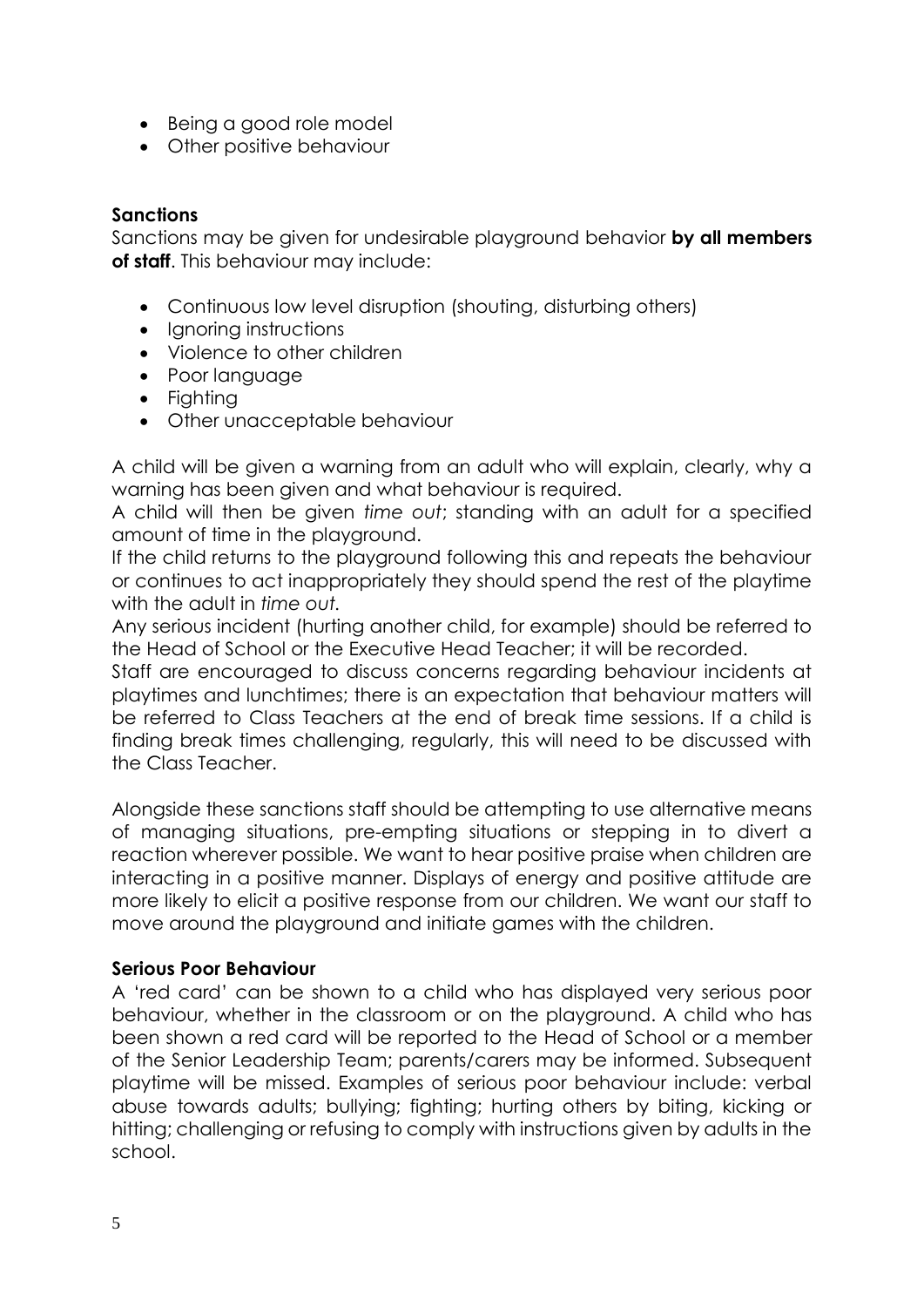## **Exclusions**

In cases of extremely serious behaviour or persistent extremely poor behaviour, the child is likely to be externally excluded either for a limited time or, if appropriate, on a permanent basis. Any such exclusion will be in accordance with DfE and LA guidance. Internal exclusion may also be considered as an alternative or additional strategy, in appropriate circumstances. The Executive Head Teacher and/or Head of School, Class Teacher and SENCO will plan a support plan for the child. Parents/carers will normally be invited to take part in this process (at the school's discretion). Where appropriate a referral will be made to outside agencies for advice and assistance. Examples of extremely serious behaviour include: very violent (possibly dangerous) behaviour; extremely abusive language; very serious challenge to the authority of adults in the school.

## **The Use of Force to Control or Restrain Pupils**

The school understands that Section 93 of the Education and Inspections Act 2006 makes it clear that all members of school staff 'have a legal power to use reasonable force' in order to prevent a pupil from-or continue-'hurting themselves or others, from damaging property, or from causing disorder'. This also includes preventing a child from committing a criminal offence (or, for children under the age of criminal responsibility, behaving in a way that would be an offence if they were older). Reasonable force is only considered when members of the school's community are assessed as being at risk or in danger of harming themselves through physical outbursts. Reasonable force is never used as a punishment; it is always unlawful to use force as a punishment.

## **The Use of Searching and Screening**

The Executive Head Teacher has the statutory power to search or screen pupils or their possessions, without consent, where they have reasonable grounds for suspecting that a pupil may have a prohibited item. The school respects, fully, its obligations under the European Convention on Human Rights. If the need to search or screen a pupil at Plumpton arose, the school would contact parents. Searching and screening would only be considered if members of the school's community were assessed as being at risk.

## **Special Educational Needs**

The school understands its legal duties under the Equality Act 2010 in respect of safeguarding pupils with Special Educational Needs and all vulnerable pupils.

*Reviewed March 2022 This policy will be reviewed annually.*